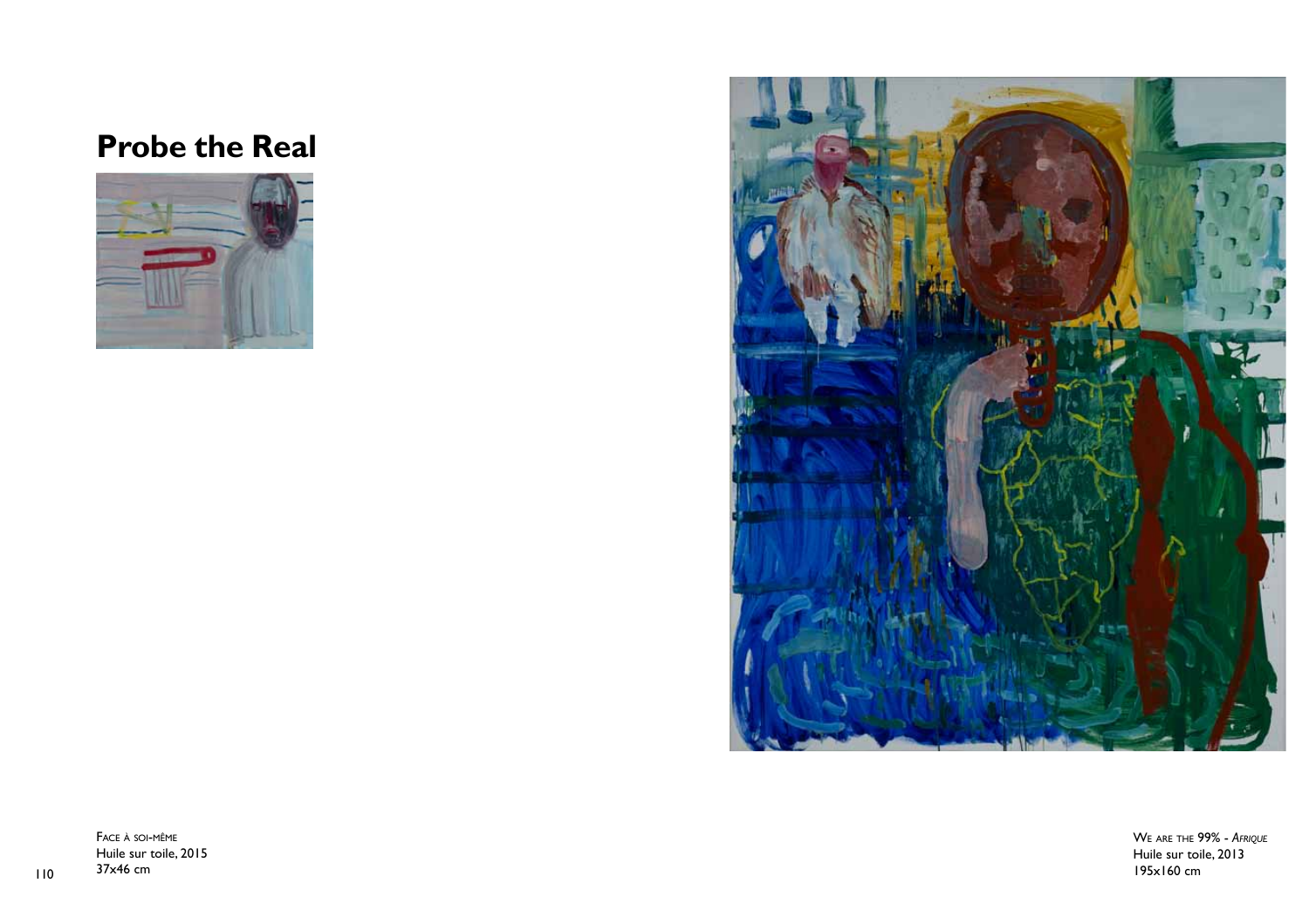





## **Probe the real**

Bernard Gaube explores the life of images through a practice related to painting. In the manner of a Georges Perec analyzing in a poetic way the spaces that he meets one by one, his practice focused on a daily exercise evolves from one universe to another 1 . He addresses a viewpoint on what surrounds him or keep his attention, ranging from the nearest (The relation to oneself, then to the other, or to others, to society) to the most distant (up to abstraction) where reality unfolds or reconstructs itself differently ...A route that takes various ways to go back which causes reconciliations and deviations, because "to live is to pass from one space to another, trying as much as possible not to bump" 2 .

A work that does not immediately reveal its content but opens it to the unknown, the indefinable, the questioning. A collection of paintings to be seen and reviewed, to be scrutinized and analyzed in order to be lost in the meanders of this creation and to perceive it from within.

## **View on both sides**

Everything begins with a look, declined in various forms: the portrait as a look at the other, the self-portrait center on oneself. With his self-portraits, Bernard Gaube confronts us with his point of view. Velasquez and his Meninas are not far away! The look tilts by a simple mirror effect. The visitor is invited to confront himself to the other by a game of mise en abyme.

This work responds in an objectal way to the proposal made by the historian of art and philosopher Georges Didi-Huberman in *Ce que nous voyons, ce qui nous regarde3* a book in which he postulates that "what we see is worthwhile only by what concerns us." 4 We make the works exist by our simple presence in front of them.

The image in return changes our way of looking at things because "what we see before us always looks in 5 " This dual relationship serves as a basis for all the works in which the artist presents himself to our gaze. The spectator becomes an actor because he perceives then the scopic mechanism proper to any painting in connection with the real. Like Benoît Felix, an artist and model for a while, which entrusts us: "Bernard Gaube retreated in front of his painting. So, when he gives us to watch, it is the relay of his gaze that we take. We are never the first viewer of a painting. The painter, while he gave us his place in front of it, came instead of this first spectator, and with Bernard Gaube, the painting is still fresh." 6



### **Under the mask, bare skin**

In addition, the artist fixes with paintbrush the "Portrait of Benoit Felix", the "Portrait of R.P." or the " Portrait of PM", a model or an acquaintance. He invites the public's eyes to lay on lines skillfully traces of a stroke with contours appearing insufficient, removed or even erased, which leave a deep sensitivity, a more intimate relationship with touches and colors. A crack hidden under different attractions such as a mask placed on the skin of appearances.

" It takes a mask so that there is a face behind. The face stands behind the mask, and if you remove the mask, there is no more face: it is the real skin. And the one who stared at me, it is that skin he wanted."  $^7$ 

Bernard Gaube returns us the image of a real perceived under the lens of his sensibility and rendered by a daily act of painting lived as a necessity, an "exercise in painting" will he say in reference to Jean Bazaine and his journey within this medium. Out of every style, of every period but nourished by past influences skillfully assimilated, the painting ends up appearing in its authenticity. An existential practice that binds the being to the world and whose brush would be the absolute weapon against any drift.

6 Benoît Felix on Bernard Gaube, written notes from July-August 2016 (unpu blished). Our translation 7 ibid.



<sup>1</sup> Georges Perec, Espèce d'espaces, Galilée, Paris, 1974/2000 (new edition review and expanded).

<sup>2</sup> id., p.16. Our translation

<sup>3</sup> Georges Didi-Huberman, Ce que nous voyons, ce qui nous regarde (coll. "Critique"), Les éditions de Minuit, Paris, 1992.

<sup>4</sup> id.,p.9.

<sup>5</sup> id., 4ème de couverture.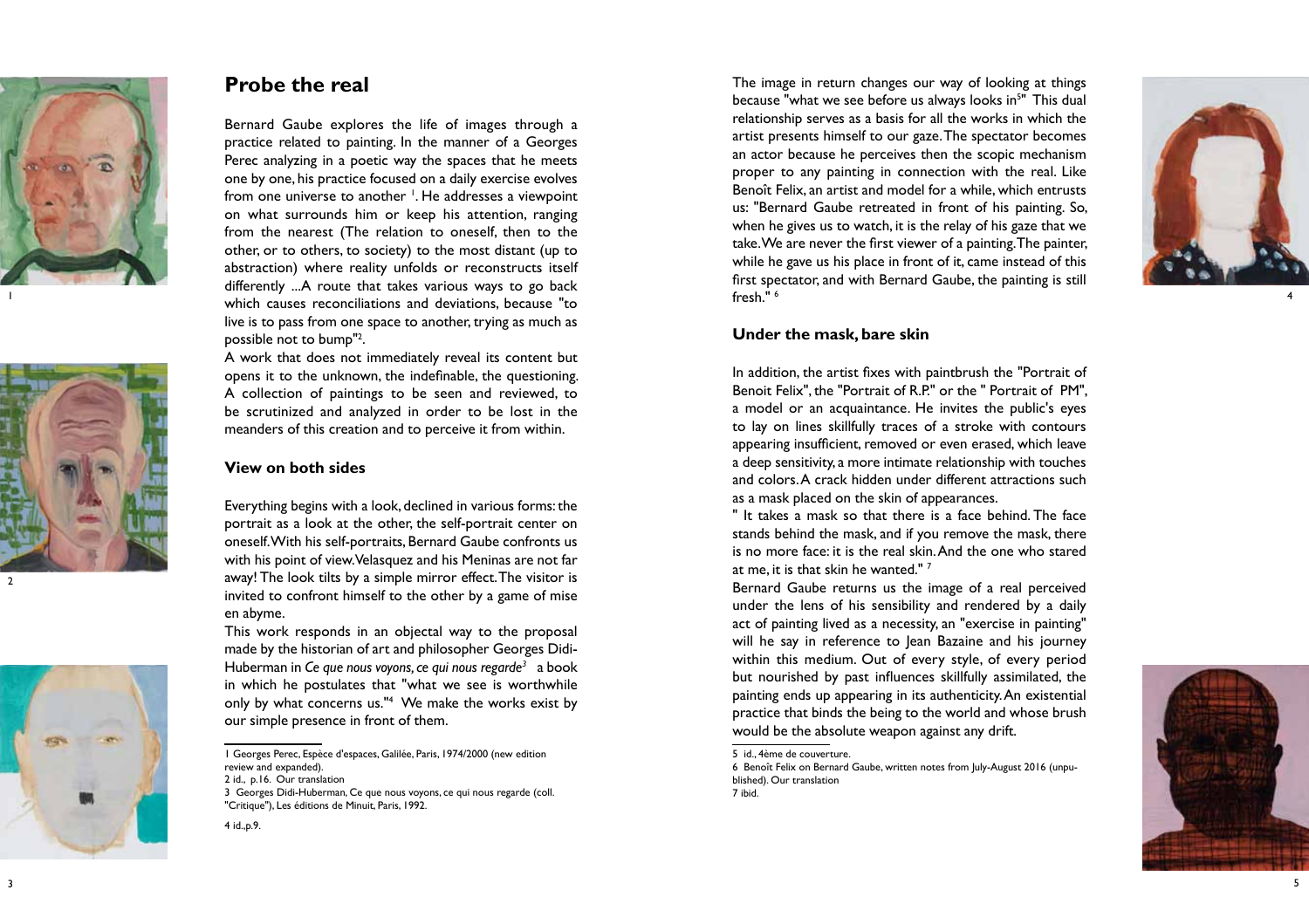



## **From the skin to the body ... of the image**

From the face to the full-size portrait, there is only one step that Bernard Gaube crosses: the "Painter's Figure," depicts the artist holding his brush. Following it, the touches of paint would have been scattered on the canvas. "Study of nakedness" as an outline of body to think, images of body and body of images ... The nude, the flesh become a subject in itself, it becomes "the sub-jectum, which has nothing above it and no longer conceals anything" 8 It is a desire for flesh as much as an allusion to fragility and preciosity.

#### **Nude study image**

Bernard Gaube juggles with the codes of pictorial representation.

He extracts fundamental components such as this secular subject of the nude, reviewed in a singular way to better understand the image, its essence; to better experience it in a fierce struggle with what flees from all grip.

## **Theater of forms**

Outside the schemes, he refuses the division between abstraction and figuration and passes from one to the other by pushing the limits of the frame, transgressing it or questioning it from within. Under the title "Theater of forms", a series of paintings are re-framed as the boundaries of a decor. A theatrical composition is elaborated in which forms moves like so many actors on stage. Dialogue often appears in this structural element to better recall this oratorical device like in the painting "Two" whose words have gone. From one to multiple, there is no limit.

## **From the singular to the plural**

The question of the subject intervenes in the artist hidden by the mask, as we have seen, shown in its simplicity by the body naked or dramatized by the line.

He also moves in his environment and tackles broader societal issues (migration, ecology, ...) as in "The Natives-Desolation-Dixit Sitting Bull" and other paintings referring to nature, the massacre of Native Americans, recurring theme to the artist or the question of sharing wealth with the series "We are the 99%". Works revealing as much desires as frustrations, wishes as much as revolts against a society in loss of reference.

"That the painting is, in Greek semantics, mortification, in other words, transfer in the form of a graph and" in some surface "of the signs of the living, reveals in it a duel, a constitutive agon" <sup>9</sup>. This antagonistic part expresses a humanity shared between the shadow and the light, what one wants to see and what one cannot see.

#### **Birth and life of form**

In turn, he transposes what he perceives as pictorial signs, the advent of form such as this white line in "Space of Line 1" It adopts approaches with multidisciplinary accents marking a desire for experimentation without limitations: oil paint with brush or water-based paint, photography, video ... While centered first and foremost on the birth of an image, its first construction, many forms are thought in the time of practice as this evocation of (a) "Chronos" unfurling on the canvas.

A real daily painting exercise, the result of which transposes us to the hollow of clean volumes or silhouettes concentrated within the frame.

The outside and the inside join the line which is formed.

Catherine Henkinet Art historian and art critic AICA



8



9



10

9 Michel Guerin, L'origine de la peinture (Coll.encre marine), Editions Les Belles Lettres, Paris, 2013, p.98. Our translation.  $114$  Lettres, Paris, 2013, p.78. Our translation.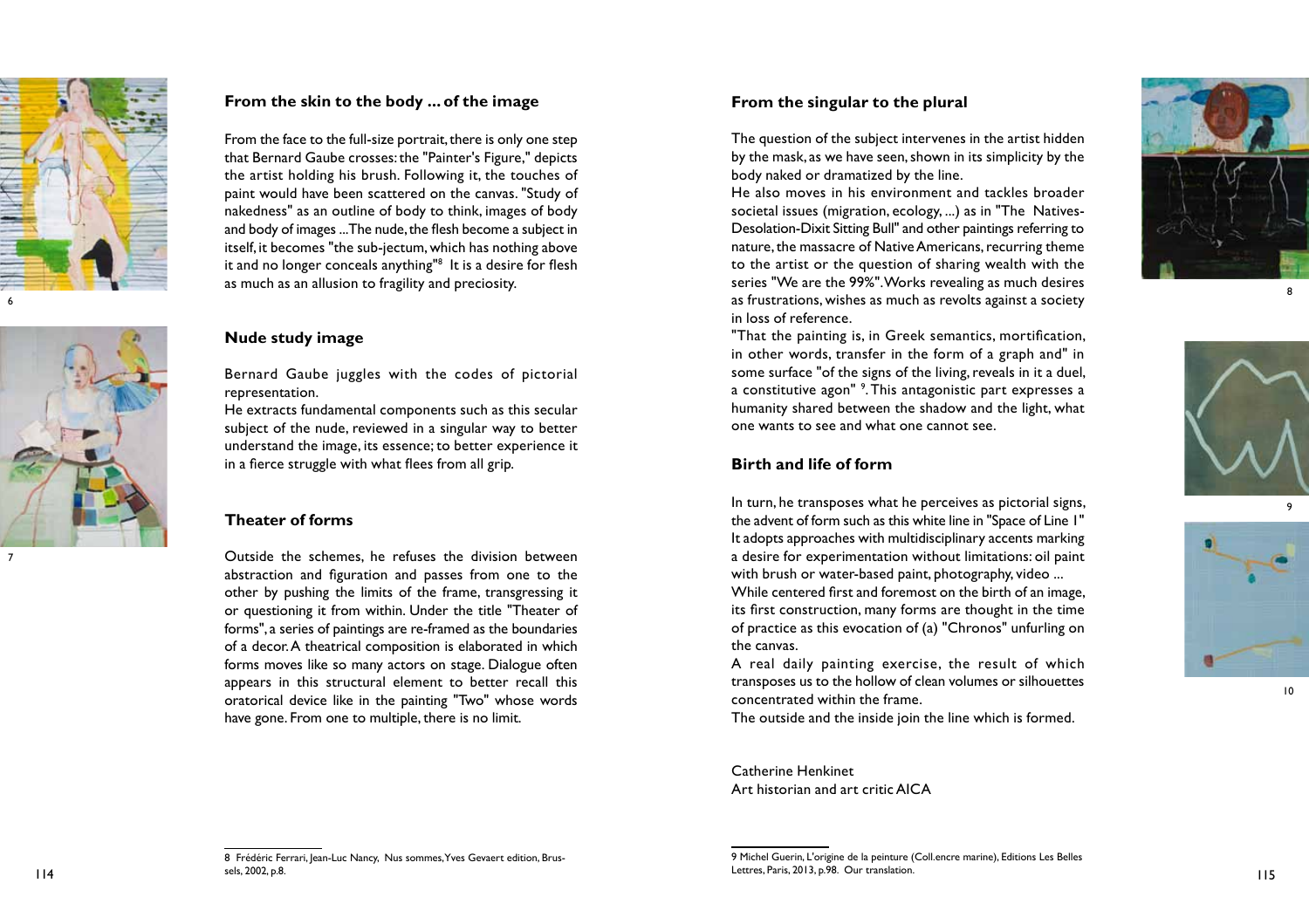

 $\frac{11}{2}$ 





Sel fportrait - *Two* Oil on canvas, 2014 46x37 cm

 $\mathbf{I}$ 

- $\overline{2}$ Selfportrait - *Icon on green grid* Oil on canvas, 2014 46x37 cm
- $\overline{3}$ Selfportrait + *M ask A.H.* Oil on canvas, 2010 37x30 cm
- $\overline{4}$ Portrait of P.M. f Oil on canvas, 2010-2011 46x37 cm
- $5<sup>1</sup>$ Portrait of R.P. f Acrylic inck, Oil on canvas, 2015 57x46 cm
- $6<sup>1</sup>$ Study of naked - *O G . .* Oil on canvas,, 2010-2011 148x114 cm
- $\overline{7}$ Painter's Figure - *5* Oil on canvas, 2012 160x120 cm
- 123456789  $\bf{8}$ The Natives-Desolation - Dixit Sitting Bull Oil on canvas, 2013-2014 195x160 cm
- $\overline{9}$ Space of Line 1 Oil on canvas, 2014 46x37 cm
- PRECARIOUS BALANCE Oil on canvas, 2015 46x37 cm 10
- Portrait <sup>o</sup> f B.F. *13 C omm e une esquisse* Oil on canvas, 2015 46x37 cm 11
- 12 PORTAIT OF P.M. Oil on canvas, 2011 37x30 cm
- 13 **THEATER OF FORMS ABSTRACTION** f Oil on canvas, 2015 46x57 cm
- 14 Theater of forms - Two f w Oil on canvas, 2014 60x74 cm